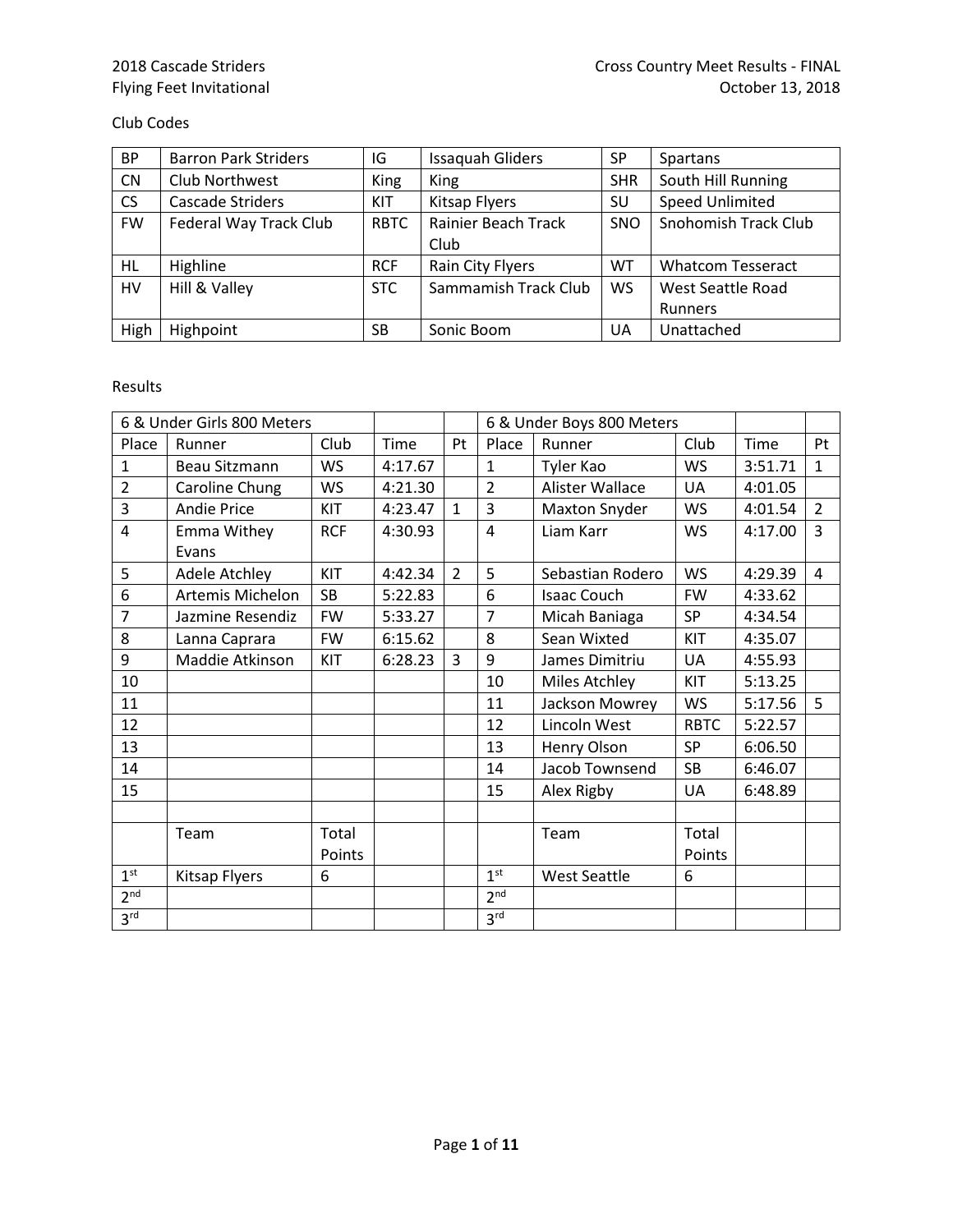|                 | 7 & 8 Year Old Girls 2000 Meters |             |          |                |  |  |  |
|-----------------|----------------------------------|-------------|----------|----------------|--|--|--|
| Place           | Runner                           | Club        | Time     | Pt             |  |  |  |
| 1               | Abigail Wallace                  | <b>UA</b>   | 8:54.42  |                |  |  |  |
| $\overline{2}$  | Paetyn Price                     | <b>KF</b>   | 9:33.55  |                |  |  |  |
| 3               | Jordan Mae Daligcon              | <b>RCF</b>  | 9:48.96  | $\mathbf{1}$   |  |  |  |
| $\overline{4}$  | Lianna Bloom                     | <b>WSRR</b> | 10:06.12 | $\overline{2}$ |  |  |  |
| 5               | Lily Lendrum Fort                | <b>RCF</b>  | 10:27.64 | 3              |  |  |  |
| 6               | Ella Haber                       | <b>RCF</b>  | 10:30.04 | 4              |  |  |  |
| $\overline{7}$  | <b>Grace Gilson</b>              | CN          | 10:31.22 |                |  |  |  |
| 8               | Amaya Snyder                     | <b>WSRR</b> | 10:36.82 | 5              |  |  |  |
| 9               | Lieke Pauzauskie                 | <b>RCF</b>  | 11:30.29 | 6              |  |  |  |
| 10              | Catherine Harju                  | <b>FW</b>   | 11:31.75 | $\overline{7}$ |  |  |  |
| 11              | Quinn Sitzmann                   | <b>WSRR</b> | 11:32.00 | 8              |  |  |  |
| 12              | Sol Sitzmann                     | <b>WSRR</b> | 11:36.50 | 9              |  |  |  |
| 13              | Gloria Shillito                  | <b>RB</b>   | 11:46.94 |                |  |  |  |
| 14              | Anika Sethi                      | <b>RCF</b>  | 11:50.97 | 10             |  |  |  |
| 15              | Cassidy Smith                    | <b>WSRR</b> | 11:57.26 | 11             |  |  |  |
| 16              | Sofia Busch                      | <b>RCF</b>  | 12:19.97 | 12             |  |  |  |
| 17              | Amelia Nunez                     | <b>FW</b>   | 12:21.70 | 13             |  |  |  |
| 18              | Marti Atkinson                   | KF          | 12:25.82 |                |  |  |  |
| 19              | Mira Sherotsky                   | <b>WSRR</b> | 12:30.10 | 14             |  |  |  |
| 20              | Peyton Washburn                  | <b>WSRR</b> | 12:30.58 | 15             |  |  |  |
| 21              | Kiki Punke                       | SU          | 12:3260  |                |  |  |  |
| 22              | Lola Hammock                     | <b>WSRR</b> | 13:52.82 | 16             |  |  |  |
| 23              | <b>Reyzl Press</b>               | <b>RCF</b>  | 13:59.10 | 17             |  |  |  |
| 24              | Allison Olsen                    | <b>SP</b>   | 14:11.58 |                |  |  |  |
| 25              | Celina Seeger                    | <b>FW</b>   | 14:42.53 | 18             |  |  |  |
| 26              |                                  |             |          |                |  |  |  |
| 27              |                                  |             |          |                |  |  |  |
|                 |                                  |             |          |                |  |  |  |
|                 | Team                             | Total       |          |                |  |  |  |
|                 |                                  | Points      |          |                |  |  |  |
| 1 <sup>st</sup> | Rain City                        | 8           |          |                |  |  |  |
| 2 <sup>nd</sup> | <b>West Seattle</b>              | 15          |          |                |  |  |  |
| 3 <sup>rd</sup> | Federal Way                      | 38          |          |                |  |  |  |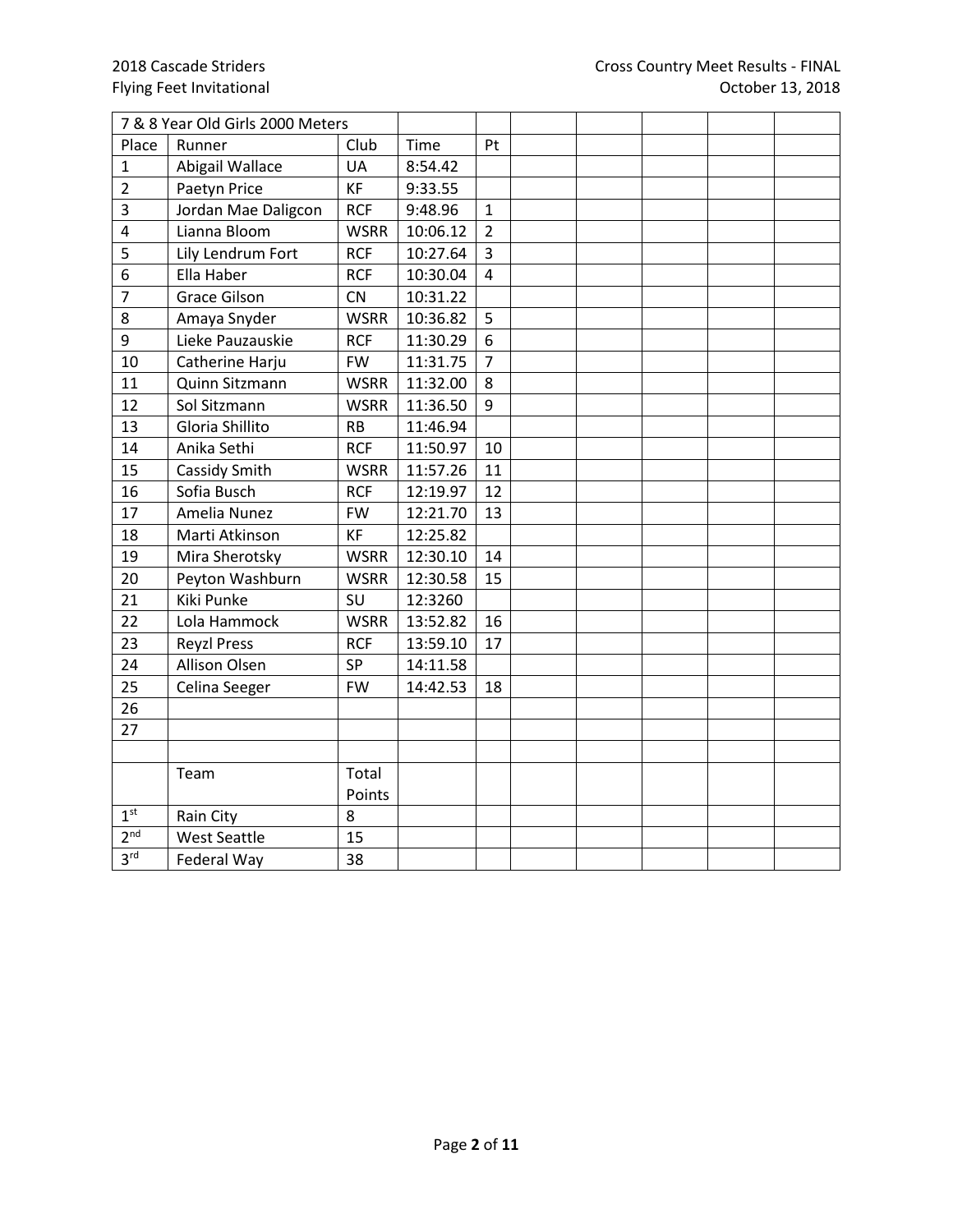|                         | 7 & 8 Year Old Boys 2000 Meters |             |          |                |                 |                     |     |  |
|-------------------------|---------------------------------|-------------|----------|----------------|-----------------|---------------------|-----|--|
| PI                      | Runner                          | Club        | Time     | Pt             |                 |                     |     |  |
| 1                       | <b>Brooks Oliver</b>            | <b>RCF</b>  | 9:17.13  | $\mathbf{1}$   |                 |                     |     |  |
| $\overline{2}$          | Gabe Kolsrud                    | <b>FW</b>   | 9:28.90  | $\overline{2}$ |                 |                     |     |  |
| 3                       | <b>Ryan Wisted</b>              | KF          | 9:37.90  | 3              |                 |                     |     |  |
| $\overline{\mathbf{4}}$ | <b>Austin Hight</b>             | <b>RCF</b>  | 9:41.28  | $\overline{4}$ |                 |                     |     |  |
| 5                       | Tai Shih                        | CS          | 10:05.68 | 5              |                 |                     |     |  |
| 6                       | Spencer Broadbent               | SNO         | 10:05.99 |                |                 |                     |     |  |
| $\overline{7}$          | Nash Campbell                   | <b>RCF</b>  | 10:06.85 | 6              |                 |                     |     |  |
| 8                       | Connor Linenfelser              | SB          | 10:20.50 |                |                 |                     |     |  |
| 9                       | <b>Francois Pierre</b>          | CS          | 10:26.16 | $\overline{7}$ |                 |                     |     |  |
| 10                      | Hugh Bearden                    | <b>KF</b>   | 10:31.37 | 8              |                 |                     |     |  |
| 11                      | Jaden Cairus                    | <b>RCF</b>  | 10:39.75 | 9              |                 |                     |     |  |
| 12                      | <b>Weston Ford</b>              | CS          | 10:45.77 | 10             |                 |                     |     |  |
| 13                      | Thomas Bearden                  | <b>KF</b>   | 10:50.96 | 11             |                 |                     |     |  |
| 14                      | <b>Matthew Wisted</b>           | KF          | 10:53.81 | 12             |                 |                     |     |  |
| 15                      | Jonah Baniger                   | SP          | 11:03.39 |                |                 |                     |     |  |
| 16                      | Phoenix Barrera                 | KF          | 11:07.06 | 13             |                 |                     |     |  |
| 17                      | Rowan Hansen                    | CS          | 11:22.43 | 14             |                 |                     |     |  |
| 18                      | William Moir                    | <b>WSRR</b> | 11:29.15 | 15             |                 |                     |     |  |
| 19                      | Leo Miramontes                  | <b>FW</b>   | 11:38.69 | 16             |                 |                     |     |  |
| 20                      | Henry Schumacher                | <b>BPS</b>  | 11:41/21 |                |                 |                     |     |  |
| 21                      | Cameron Barndt                  | <b>FW</b>   | 11:45.34 | 17             |                 |                     |     |  |
| 22                      | London West                     | <b>RB</b>   | 11:59.14 |                |                 |                     |     |  |
| 23                      | Henry O'Claire                  | <b>WSRR</b> | 13:18.57 | 18             |                 |                     |     |  |
| 24                      | Ian Faulkner                    | <b>WSRR</b> | 13:27.59 | 19             |                 |                     |     |  |
| 25                      | Guthrie Moon                    | <b>WS</b>   | 13:34.79 |                |                 |                     |     |  |
| 26                      | <b>Connor Rigby</b>             | <b>RCF</b>  | 14:08.28 | 20             |                 |                     |     |  |
| 27                      | Eli Olson                       | <b>SP</b>   | 14:35.52 |                |                 |                     |     |  |
| 28                      | Kai Dee Davis                   | <b>SB</b>   | 18:37.00 |                |                 |                     |     |  |
| 29                      |                                 |             |          |                |                 |                     |     |  |
| 30                      |                                 |             |          |                |                 |                     |     |  |
|                         | Team                            | Total       |          |                |                 | Team                | Tot |  |
|                         |                                 | Points      |          |                |                 |                     | Pts |  |
| 1 <sup>st</sup>         | Rain City                       | 11          |          |                | 4 <sup>th</sup> | Federal Way         | 35  |  |
| 2 <sup>nd</sup>         | <b>Kitsap Flyers</b>            | 22          |          |                | 5 <sup>th</sup> | <b>West Seattle</b> | 72  |  |
| 3 <sup>rd</sup>         | <b>Cascade Striders</b>         | 22          |          |                | 6 <sup>th</sup> |                     |     |  |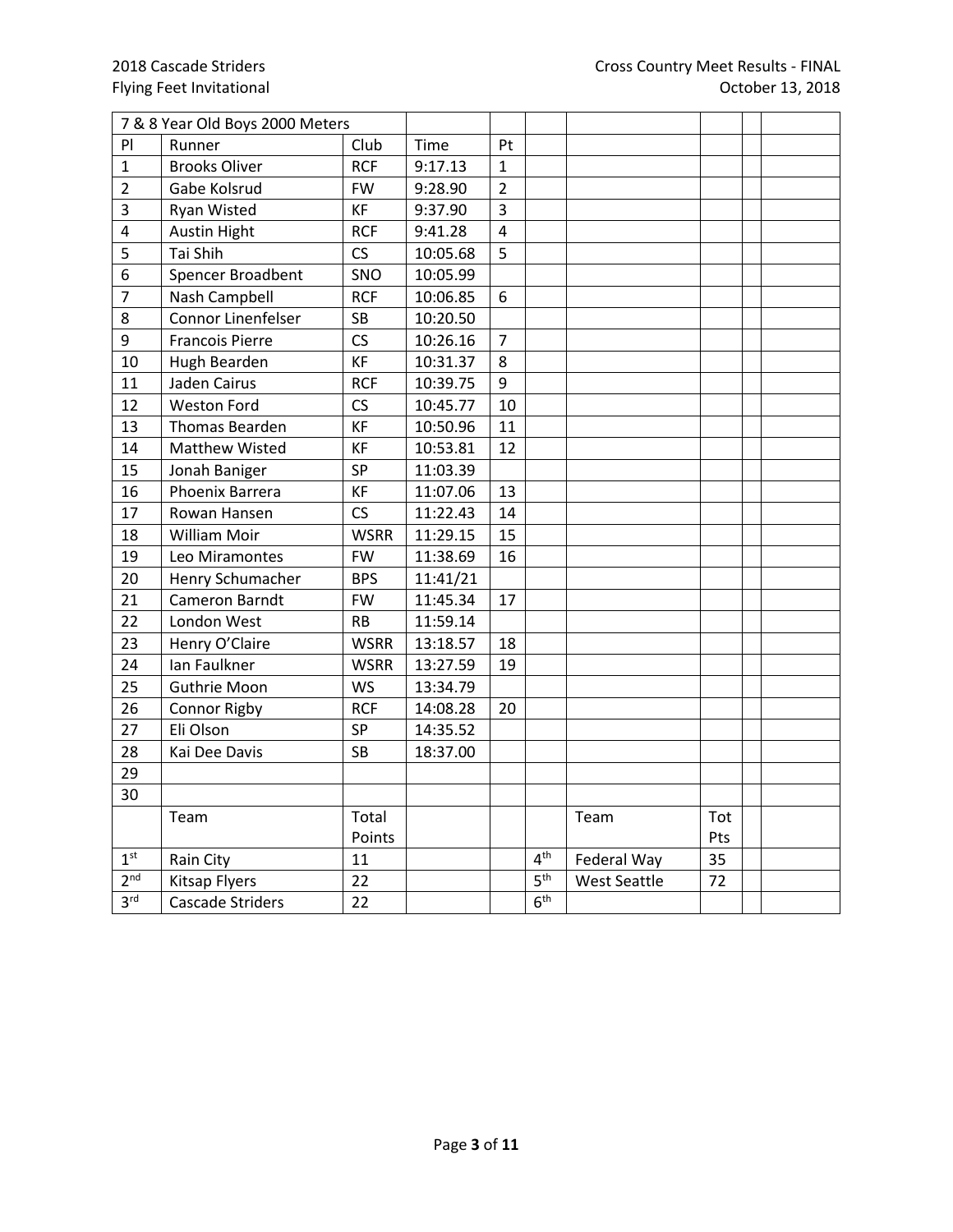|                 | 9 & 10 Year Old Girls 3000 Meters |            |          |                |                 |                  |           |          |    |
|-----------------|-----------------------------------|------------|----------|----------------|-----------------|------------------|-----------|----------|----|
| P               | Runner                            | Club       | Time     | Pt             | P               | Runner           | Club      | Time     | Pt |
| $\mathbf{1}$    | <b>Corinne Hudders</b>            | <b>RCF</b> | 12:20.27 | $\mathbf{1}$   | 39              | Micah Langhoff   | <b>WS</b> | 17:10.24 | 36 |
| $\overline{2}$  | Wiejia Wu                         | CS         | 13:06.83 | $\overline{2}$ | 40              | Madelyn Thomas   | <b>WS</b> | 17:10.50 | 37 |
| 3               | <b>Lucy Minning</b>               | UA         | 13:15.60 |                | 41              | Bella Joy Verbal | <b>RB</b> | 17:17.56 |    |
| $\pmb{4}$       | Vala Borgelt                      | <b>SB</b>  | 13:17.84 | 3              | 42              | Dahlia Parekh    | CS        | 17:18.01 | 38 |
| 5               | Gemma Caprara                     | <b>FW</b>  | 13:37.73 | 4              | 43              | Chyler Fuhlman   | CS        | 17:18.64 | 39 |
| 6               | Addison Washburn                  | <b>WS</b>  | 13:42.31 | 5              | 44              | Sophia Whitaker  | <b>SB</b> | 19:12.55 | 40 |
| $\overline{7}$  | Piper Russel                      | <b>FW</b>  | 13:45.42 | 6              | 45              | Sonia William    | <b>RB</b> | 21:51.22 |    |
| 8               | <b>Taitum Couch</b>               | <b>FW</b>  | 13:54.03 | 7              | 46              |                  |           |          |    |
| 9               | Makenzie Foree                    | <b>FW</b>  | 13:55.96 | 8              | 47              |                  |           |          |    |
| 10              | Ella Hansen                       | CS         | 13:56.70 | 9              | 48              |                  |           |          |    |
| 11              | Ida Bralower                      | <b>RCF</b> | 14:14.51 | 10             |                 |                  |           |          |    |
| 12              | Jasmine Johnson                   | <b>FW</b>  | 14:19.52 | 11             |                 |                  |           |          |    |
| 13              | Isabel Osborn                     | <b>RCF</b> | 14:24.33 | 12             |                 |                  |           |          |    |
| 14              | <b>Macy Powell</b>                | <b>WS</b>  | 14:24.33 | 13             |                 |                  |           |          |    |
| 15              | Anna Haber                        | <b>RCF</b> | 14:27.80 | 14             |                 |                  |           |          |    |
| 16              | Lilly Rodero                      | <b>WS</b>  | 14:34.24 | 15             |                 |                  |           |          |    |
| 17              | Kaarin Weedon                     | <b>SB</b>  | 14:34.64 | 16             |                 |                  |           |          |    |
| 18              | Sydney Herzog                     | <b>RCF</b> | 15:01.43 | 17             |                 |                  |           |          |    |
| 19              | Isabel Whitaker                   | <b>SB</b>  | 15:06.24 | 18             |                 |                  |           |          |    |
| 20              | Anastasia Corner                  | <b>WS</b>  | 15:09.23 | 19             |                 |                  |           |          |    |
| 21              | Elena Latterell                   | <b>WS</b>  | 15:10.52 | 20             |                 |                  |           |          |    |
| 22              | Lincoln Sitzmann                  | <b>WS</b>  | 15:11.52 | 21             |                 |                  |           |          |    |
| 23              | <b>Riley Hill</b>                 | <b>WS</b>  | 15:13.71 | 22             |                 |                  |           |          |    |
| 24              | <b>Emily Alexander</b>            | CS         | 15:14.76 | 23             |                 |                  |           |          |    |
| 25              | Meredith Geiger                   | <b>RCF</b> | 15:19.33 | 24             |                 |                  |           |          |    |
| 26              | <b>Violet Carrel</b>              | CS         | 15:19.61 | 25             |                 |                  |           |          |    |
| 27              | Tayler Heesacker                  | UA         | 15:27.02 |                |                 |                  |           |          |    |
| 28              | Jilian Roswenne                   | UA         | 15:30.73 |                |                 |                  |           |          |    |
| 29              | <b>Cailin Ross</b>                | <b>WS</b>  | 15:33.95 | 26             |                 |                  |           |          |    |
| 30              | Madeline Chung                    | <b>WS</b>  | 15:35.25 | 27             |                 |                  |           |          |    |
| 31              | Sonya Carter                      | <b>RCF</b> | 15:37.59 | 28             |                 |                  |           |          |    |
| 32              | Manisha Manogaran                 | CS         | 15:44.77 | 29             |                 |                  |           |          |    |
| 33              | Jessica Schlumpf                  | <b>FW</b>  | 15:48.91 | 30             |                 |                  |           |          |    |
| 34              | <b>Sydney Davis</b>               | <b>SB</b>  | 15:49.14 | 31             |                 |                  |           |          |    |
| 35              | Daphne Houghton                   | <b>WS</b>  | 16:11.23 | 32             |                 |                  |           |          |    |
| 36              | Anna Bayless                      | SB         | 16:40.11 | 33             |                 |                  |           |          |    |
| 37              | Mia McDonald                      | CS         | 16:47.91 | 34             |                 |                  |           |          |    |
| 38              | Myllenia Seeger                   | <b>FW</b>  | 16:51.17 | 35             |                 |                  |           |          |    |
|                 | Team                              | Total      |          |                |                 | Team             | Tot       |          |    |
|                 |                                   | Points     |          |                |                 |                  | Pts       |          |    |
| 1 <sup>st</sup> | Federal Way                       | 17         |          |                | 4 <sup>th</sup> | Cascade Striders | 34        |          |    |
| 2 <sup>nd</sup> | Rain City                         | 23         |          |                | 5 <sup>th</sup> | Sonic Boom       | 37        |          |    |
| 3 <sup>rd</sup> | West Seattle                      | 33         |          |                | 6 <sup>th</sup> |                  |           |          |    |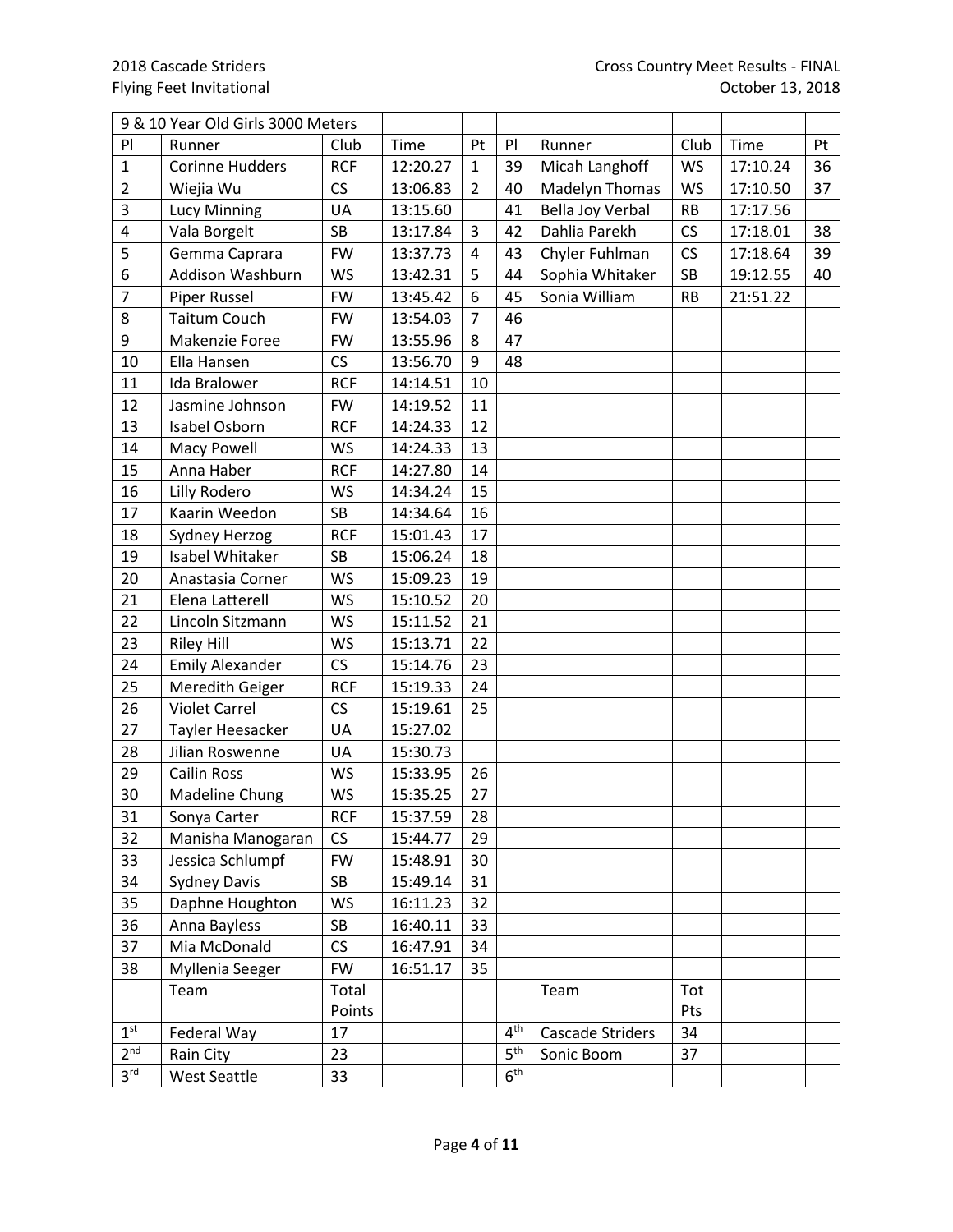|                         | 9 & 10 Year Old Boys 3000 Meters |            |          |                |                 |                        |            |          |    |
|-------------------------|----------------------------------|------------|----------|----------------|-----------------|------------------------|------------|----------|----|
| PI                      | Runner                           | Club       | Time     | Pt             | P               | Runner                 | Club       | Time     | Pt |
| $\mathbf 1$             | <b>Hudson Wallace</b>            | UA         | 11:17.53 |                | 31              | Nick Jackson           | <b>WS</b>  | 14:18.79 | 27 |
| $\overline{2}$          | Quinten Brooks                   | SU         | 11:22.56 | $\mathbf{1}$   | 32              | Huey Hoff              | <b>RCF</b> | 14:21.52 | 28 |
| $\overline{\mathbf{3}}$ | Ethan Urquhart                   | <b>RCF</b> | 11:48.06 | $\overline{2}$ | 33              | Luke Slater            | <b>SB</b>  | 14:24.78 |    |
| $\overline{4}$          | <b>Henry Herb</b>                | <b>RCF</b> | 12:01.70 | $\overline{3}$ | 34              | Calvin Forsberg        | CS         | 14:31.59 | 29 |
| 5                       | Jaxon Sheffield                  | CS         | 12:07.88 | $\overline{4}$ | 35              | Graeme Maclean         | CS         | 14:33.84 | 30 |
| 6                       | Davis Kelsey                     | CS         | 12:14.23 | 5              | 36              | Lucas Hansen           | <b>RCF</b> | 14:36.23 | 31 |
| $\overline{7}$          | Evan Jakubek                     | <b>RCF</b> | 12:21.99 | 6              | 37              | Boden                  | <b>WS</b>  | 14:36.68 | 32 |
|                         |                                  |            |          |                |                 | Hammerstad             |            |          |    |
| 8                       | Luke Allen                       | CS         | 12:26.50 | $\overline{7}$ | 38              | Matthew Zhang          | CS         | 14:41.04 | 33 |
| 9                       | Rodrigo Montano                  | CS         | 12:27.03 | 8              | 39              | <b>Elliot North</b>    | CS         | 14:45.77 | 34 |
| 10                      | <b>Spencer Ballard</b>           | <b>FW</b>  | 12:33.99 | 9              | 40              | Marcelo Slye           | <b>WS</b>  | 14:46.32 | 35 |
| 11                      | Luke Atchley                     | KIT        | 12:39.49 |                | 41              | Milo Legros            | CS         | 14:47.68 | 36 |
| 12                      | Suriya Sethi                     | <b>RCF</b> | 12:42.21 | 10             | 42              | Jude Papineau          | <b>WS</b>  | 14:57.92 | 37 |
| 13                      | Jake Herb                        | <b>RCF</b> | 12:47.37 | 11             | 43              | <b>Edmund Faulkner</b> | <b>WS</b>  | 15:02.06 | 38 |
| 14                      | William Leonard                  | CS         | 12:47.67 | 12             | 44              | Tymur Zinchuk          | SU         | 15:05.63 | 39 |
| 15                      | Adam Butterfield                 | <b>BP</b>  | 12:48.44 |                | 45              | Griffin                | CS         | 15:07.90 | 40 |
|                         |                                  |            |          |                |                 | Spottswood             |            |          |    |
| 16                      | Thomas Ryan                      | CS         | 12:51.03 | 13             | 46              | Will Schumacher        | <b>BP</b>  | 15:11.06 |    |
| 17                      | <b>Tamir Stern</b>               | CS         | 13:09.52 | 14             | 47              | Achilles Reyna         | CS         | 15:18.12 | 41 |
| 18                      | Cash Nowicki                     | <b>WS</b>  | 13:17.23 | 15             | 48              | Aiden Mio              | CS         | 15:30.38 | 42 |
| 19                      | <b>Alex Miramontes</b>           | <b>FW</b>  | 13:21.31 | 16             | 49              | Srivas Kandukuri       | CS         | 15:34.21 | 43 |
| 20                      | Caleb McAdams                    | <b>RCF</b> | 13:24.07 | 17             | 50              | <b>Emmett Cox</b>      | <b>WS</b>  | 15:43.77 | 44 |
| 21                      | Case VanNiel                     | <b>RCF</b> | 13:24.97 | 18             | 51              | <b>William Bigelow</b> | <b>RCF</b> | 15:45.01 | 45 |
| 22                      | Benjamin Kauppila                | <b>RCF</b> | 13:25.82 | 19             | 52              | Zachary Gruben         | <b>CS</b>  | 15:45.31 | 46 |
| 23                      | Chase Stancik                    | <b>WS</b>  | 13:32.55 | 20             | 53              | Jonathan Xie           | SU         | 15:47.03 | 47 |
| 24                      | <b>Tate Broadbent</b>            | SNO        | 13:40.29 |                | 54              | <b>Quinnton Sing</b>   | <b>FW</b>  | 15:53.12 | 48 |
| 25                      | <b>Hawker Nostrom</b>            | <b>FW</b>  | 13:42.14 | 21             | 55              | George Busby           | CS         | 16:01.84 | 49 |
| 26                      | Chance Mason                     | <b>WS</b>  | 13:55.19 | 22             | 56              | Evan Leonard           | <b>FW</b>  | 16:22.54 | 50 |
| 27                      | Dylan Zehr                       | <b>FW</b>  | 13:58.62 | 23             | 57              | <b>Topher Moran</b>    | SP         | 16:25.39 |    |
| 28                      | Nick Whittmann                   | <b>RCF</b> | 13:58.90 | 24             | 58              | Colby Whelan           | <b>WS</b>  | 16:45.54 | 51 |
| 29                      | <b>Tucker Punke</b>              | SU         | 13:59.70 | 25             | 59              | Preston Liwanag        | SB         | 19:16.79 |    |
| 30                      | Raphael                          | CS         | 14:13.94 | 26             | 60              | Dresden Dada           | WS         | 21:01.32 | 52 |
|                         | Jeannerod                        |            |          |                |                 |                        |            |          |    |
|                         |                                  |            |          |                | 61              | Wit Linxweiler         | WS         | 21:09.35 | 53 |
|                         | Team                             | Total      |          |                |                 | Team                   | Tot        |          |    |
|                         |                                  | Pts        |          |                |                 |                        | Pts        |          |    |
| 1 <sup>st</sup>         | Rain City                        | 11         |          |                | 4 <sup>th</sup> | <b>West Seattle</b>    | 57         |          |    |
| 2 <sup>nd</sup>         | Cascade Striders                 | 16         |          |                | 5 <sup>th</sup> | <b>Speed Unlimited</b> | 65         |          |    |
| 3 <sup>rd</sup>         | Federal Way                      | 46         |          |                | 6 <sup>th</sup> |                        |            |          |    |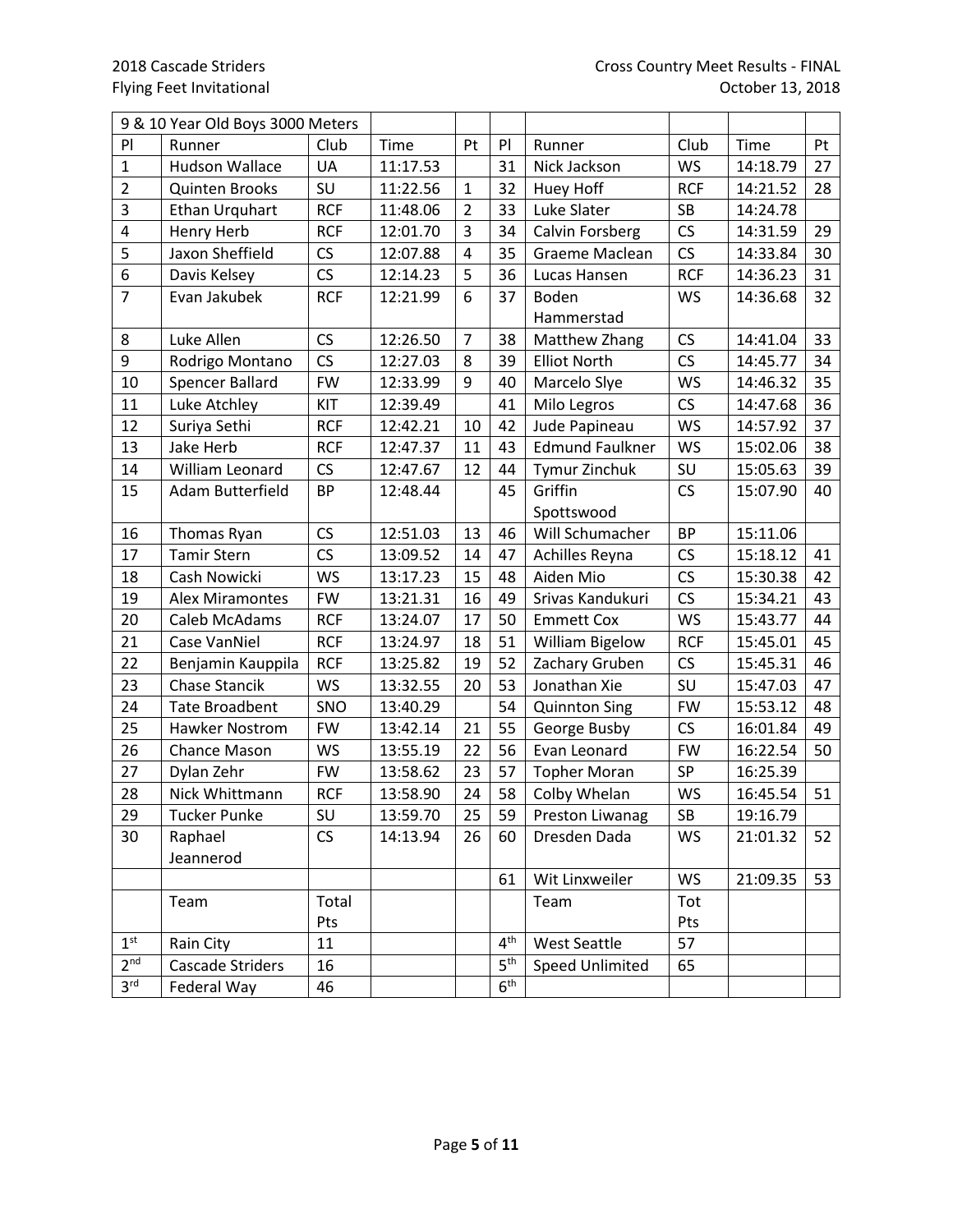|                 | 11&12 Year Old Girls 3000 Meters |            |          |                |                 |           |     |  |
|-----------------|----------------------------------|------------|----------|----------------|-----------------|-----------|-----|--|
| Place           | Runner                           | Club       | Time     | Pt             |                 |           |     |  |
| $\mathbf{1}$    | Ava Borsheim                     | <b>FW</b>  | 11:10.94 | $\mathbf{1}$   |                 |           |     |  |
| $\overline{2}$  | Julia Couch                      | <b>FW</b>  | 11:22.97 | $\overline{2}$ |                 |           |     |  |
| 3               | <b>Gwen Evans</b>                | CS         | 12:12.19 | 3              |                 |           |     |  |
| 4               | Hou'ley Wallace                  | UA         | 12:14.92 |                |                 |           |     |  |
| 5               | Mio Masonaga                     | <b>CN</b>  | 12:16.93 |                |                 |           |     |  |
| 6               | Sarah Lindquist                  | <b>RCF</b> | 12:23.40 | 4              |                 |           |     |  |
| $\overline{7}$  | Sydney Collier                   | CS         | 12:30.79 | 5              |                 |           |     |  |
| 8               | <b>Mesafint Englert</b>          | <b>FW</b>  | 12:37.05 | $\overline{6}$ |                 |           |     |  |
| 9               | <b>Elsa Minnig</b>               | <b>WS</b>  | 12:56.79 | $\overline{7}$ |                 |           |     |  |
| 10              | Anna Lendrum-Fort                | <b>RCF</b> | 12:57.53 | 8              |                 |           |     |  |
| 11              | Sadie Miller                     | <b>WS</b>  | 13:03.56 | 9              |                 |           |     |  |
| 12              | Samantha Sherick                 | <b>WS</b>  | 13:08.60 | 10             |                 |           |     |  |
| 13              | <b>Tatum Ford</b>                | CS         | 13:15.92 | 11             |                 |           |     |  |
| 14              | Kimberly Zhao                    | CS         | 13:25.41 | 12             |                 |           |     |  |
| 15              | Elle Papineau                    | <b>WS</b>  | 13:29.17 | 13             |                 |           |     |  |
| 16              | Kimmie McGrew                    | KIT        | 13:33.77 |                |                 |           |     |  |
| 17              | Ashley Whitten                   | CS         | 13:45.27 | 14             |                 |           |     |  |
| 18              | Lilian Gregorich                 | <b>RCF</b> | 13:49.64 | 15             |                 |           |     |  |
| 19              | Rosa Van Niel                    | <b>RCF</b> | 13:56.16 | 16             |                 |           |     |  |
| 20              | Prama Singh                      | CS         | 14:03.38 | 17             |                 |           |     |  |
| 21              | Kaiylee VanSanten                | <b>FW</b>  | 14:29.11 | 18             |                 |           |     |  |
| 22              | <b>Stella Martinez</b>           | CS         | 14:31.53 | 19             |                 |           |     |  |
| 23              | Serafina Shin-Von                | <b>RCF</b> | 14:39.72 | 20             |                 |           |     |  |
|                 | Nordenflycht                     |            |          |                |                 |           |     |  |
| 24              | Sienna Shoemaker                 | <b>WS</b>  | 15:17.45 | 21             |                 |           |     |  |
| 25              | <b>Emma Teters</b>               | <b>SB</b>  | 15:54.94 |                |                 |           |     |  |
| 26              | Stella Klem                      | <b>WS</b>  | 17:12.69 | 22             |                 |           |     |  |
| 27              | Darinah Hou                      | CS         | 17:52.71 | 23             |                 |           |     |  |
| 28              | Maya Amandus                     | <b>WS</b>  | 21:56.50 | 24             |                 |           |     |  |
| 29              |                                  |            |          |                |                 |           |     |  |
| 30              |                                  |            |          |                |                 |           |     |  |
|                 |                                  |            |          |                |                 |           |     |  |
|                 | Team                             | Total      |          |                |                 | Team      | Tot |  |
|                 |                                  | Points     |          |                |                 |           | Pts |  |
| 1 <sup>st</sup> | Federal Way                      | 9          |          |                | 4 <sup>th</sup> | Rain City | 27  |  |
| 2 <sup>nd</sup> | Cascade Striders                 | 19         |          |                | 5 <sup>th</sup> |           |     |  |
| 3 <sup>rd</sup> | <b>West Seattle</b>              | 26         |          |                | 6 <sup>th</sup> |           |     |  |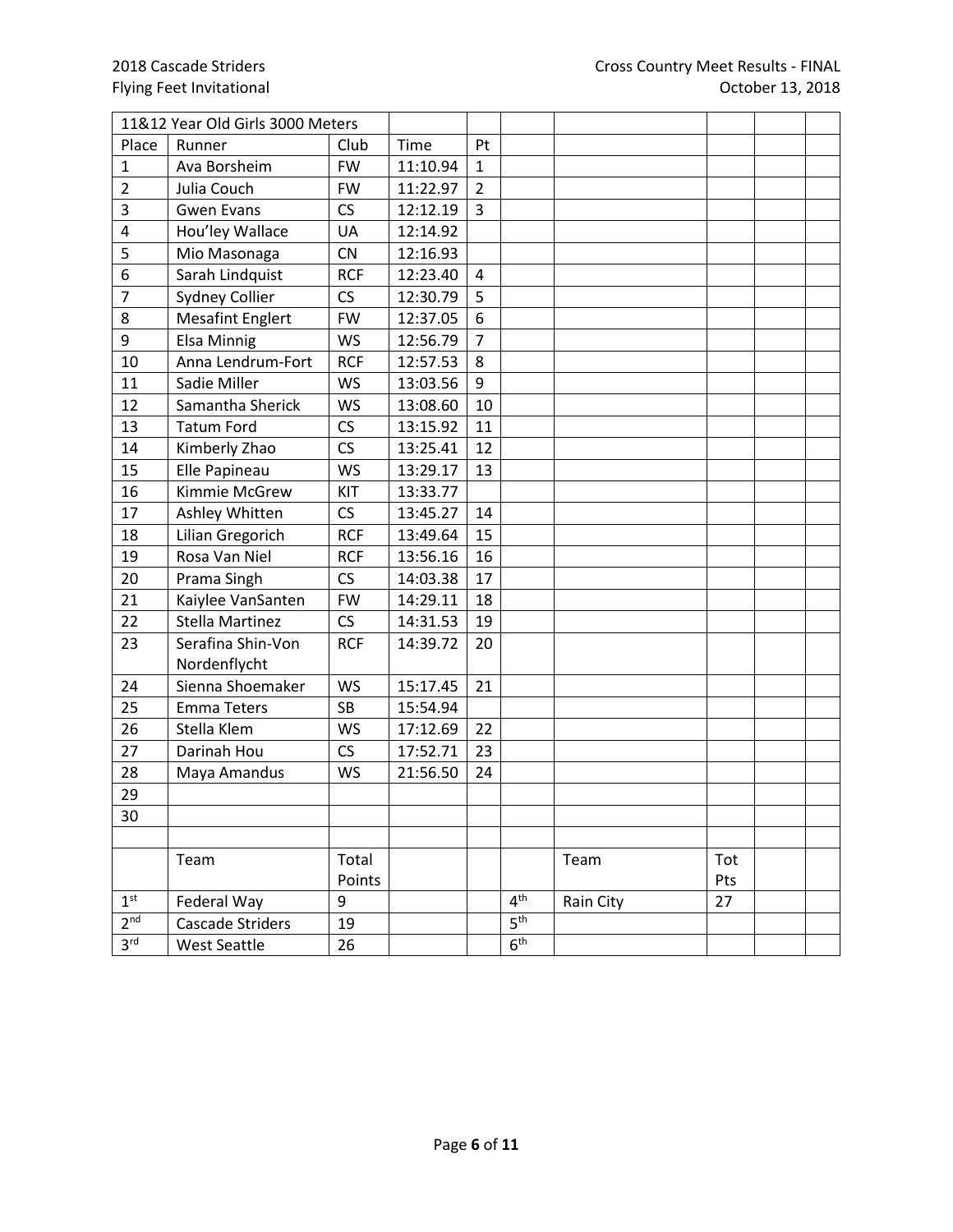|                 | 11&12 Year Old Boys 3000 Meters |            |          |                |                 |                          |            |          |    |
|-----------------|---------------------------------|------------|----------|----------------|-----------------|--------------------------|------------|----------|----|
| Place           | Runner                          | Club       | Time     | Pt             | P               | Runner                   | Club       | Time     | Pt |
| $\mathbf{1}$    | Joachim Jakuc                   | <b>CS</b>  | 11:01.39 | $\mathbf{1}$   | 36              | Connor Whithey           | <b>RCF</b> | 14:01.90 | 35 |
|                 |                                 |            |          |                |                 | Evans                    |            |          |    |
| $\overline{2}$  | <b>Connor Rickey</b>            | SU         | 11:03.71 | $\overline{2}$ | 37              | <b>Maceo Rivers</b>      | <b>FW</b>  | 14:25.96 | 36 |
| 3               | Joshua Patel                    | SU         | 11:17.42 | 3              | 38              | <b>Spencer Powell</b>    | <b>WS</b>  | 14:26.26 | 37 |
| $\pmb{4}$       | Hudson Atrosh                   | SU         | 11:17.97 | $\overline{4}$ | 39              | Eli Powell               | <b>WS</b>  | 14:28.03 | 38 |
| 5               | Keefe Russell                   | <b>FW</b>  | 11:28.78 | 5              | 40              | Kaeden VanSanten         | <b>FW</b>  | 14:37.20 | 39 |
| 6               | <b>Charlie McManus</b>          | <b>RCF</b> | 11:29.32 | 6              | 41              | Jonas Couch              | <b>FW</b>  | 14:49.70 | 40 |
| $\overline{7}$  | Sam Schubert                    | <b>RCF</b> | 11:29.60 | $\overline{7}$ | 42              | <b>William McDonald</b>  | <b>CS</b>  | 14:50.93 | 41 |
| 8               | Jonah Kearns                    | <b>RCF</b> | 11:41.63 | 8              | 43              | Simeon McAdams           | <b>RCF</b> | 14:51.26 | 42 |
| 9               | Zackary Wilkins                 | CS         | 11:49.66 | 9              | 44              | Gavin Maclean            | CS         | 15:07.54 | 43 |
| 10              | Ivan Hernandez                  | CS         | 11:56.67 | 10             | 45              | Robbie Morris            | CS         | 15:21.28 | 44 |
|                 | Villa                           |            |          |                |                 |                          |            |          |    |
| 11              | <b>Col Snelling</b>             | <b>RCF</b> | 12:17.68 | 11             | 46              | Ryan Ashley              | CS         | 15:29.72 | 45 |
| 12              | Duncan Frisbie-                 | <b>RCF</b> | 12:22.42 | 12             | 47              | <b>Antoine Artigalas</b> | <b>RCF</b> | 16:08.58 | 46 |
|                 | Smith                           |            |          |                |                 |                          |            |          |    |
| 13              | Max Billett                     | <b>RCF</b> | 12:25.73 | 13             | 48              | <b>Everett Burdett</b>   | <b>WS</b>  | 17:02.45 | 47 |
| 14              | Daniel Montano                  | CS         | 12:26.62 | 14             | 49              | <b>Gareth Phelps</b>     | <b>RCF</b> | 17:09.50 | 48 |
| 15              | Caleb Hirschfield               | <b>RCF</b> | 12:30.55 | 15             | 50              | Nathan Schlumpf          | <b>FW</b>  | 18:43.12 | 49 |
| 16              | Levi Hanson                     | <b>RCF</b> | 12:33.30 | 16             | 51              | Orion Reyna              | CS         | 20:20.76 | 50 |
| 17              | Aaron Beltran                   | <b>FW</b>  | 12:34.59 | 17             |                 |                          |            |          |    |
| 18              | Yusuf Moazzam                   | CS         | 12:36.14 | 18             |                 |                          |            |          |    |
| 19              | Noam Rafalovich                 | CS         | 12:40.12 | 19             |                 |                          |            |          |    |
| 20              | Ronan Barringer                 | <b>FW</b>  | 12:42.05 | 20             |                 |                          |            |          |    |
| 21              | Myles Barrera                   | KIT        | 12:42.34 |                |                 |                          |            |          |    |
| 22              | Milo Schriber                   | <b>RCF</b> | 12:48.84 | 21             |                 |                          |            |          |    |
| 23              | Aiden Ruud                      | CS         | 12:55.22 | 22             |                 |                          |            |          |    |
| 24              | Nathan Hudders                  | <b>RCF</b> | 13:07.16 | 23             |                 |                          |            |          |    |
| 25              | Jackson Fitch                   | <b>RCF</b> | 13:07.50 | 24             |                 |                          |            |          |    |
| 26              | Oscar Zimmerman                 | <b>RCF</b> | 13:11.37 | 25             |                 |                          |            |          |    |
| 27              | <b>Cameron Trichel</b>          | SU         | 13:15.30 | 26             |                 |                          |            |          |    |
| 28              | Rayhan Sathiq                   | CS         | 13:16.25 | 27             |                 |                          |            |          |    |
| 29              | Jack Punke                      | SU         | 13:17.28 | 28             |                 |                          |            |          |    |
| 30              | Jude Dooley                     | <b>FW</b>  | 13:25.60 | 29             |                 |                          |            |          |    |
| 31              | Hans Wilwerding                 | <b>RCF</b> | 13:25.92 | 30             |                 |                          |            |          |    |
| 32              | <b>Riley Magill</b>             | <b>RCF</b> | 13:29.11 | 31             |                 |                          |            |          |    |
| 33              | Jack Bigelow                    | <b>RCF</b> | 13:31.08 | 32             |                 |                          |            |          |    |
| 34              | <b>William Frederick</b>        | <b>WS</b>  | 13:34.12 | 33             |                 |                          |            |          |    |
| 35              | <b>Finn Gilbert</b>             | <b>WS</b>  | 13:53.03 | 34             |                 |                          |            |          |    |
|                 | Team                            | Total      |          |                |                 | Team                     | Tot        |          |    |
|                 |                                 | Points     |          |                |                 |                          | Pts        |          |    |
| 1 <sup>st</sup> | <b>Speed Unlimited</b>          | 9          |          |                | 4 <sup>th</sup> | Federal Way              | 42         |          |    |
| 2 <sup>nd</sup> | Cascade Striders                | 20         |          |                | 5 <sup>th</sup> | West Seattle             | 104        |          |    |
| 3 <sup>rd</sup> | Rain City Flyers                | 21         |          |                | 6 <sup>th</sup> |                          |            |          |    |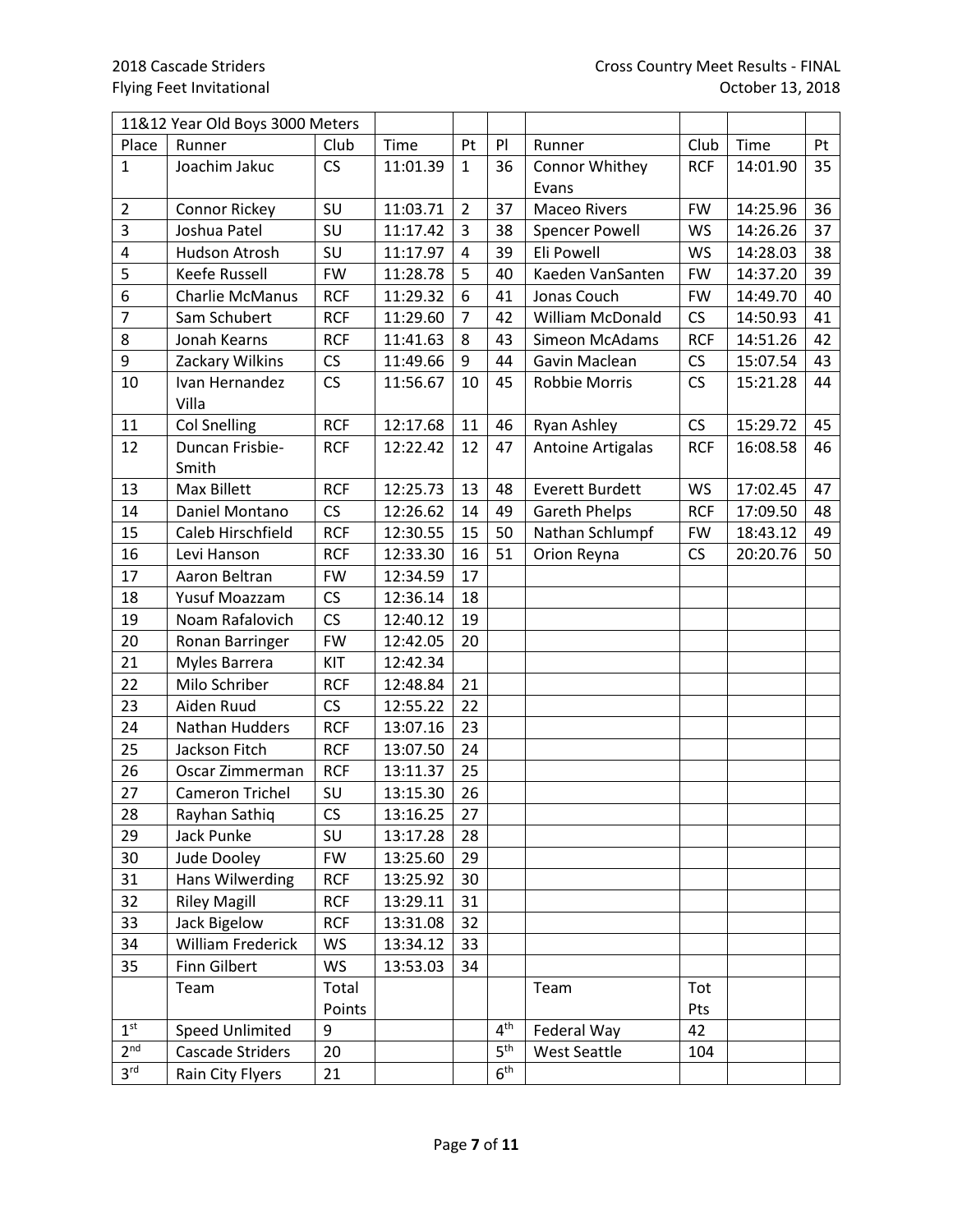|                 | 13&14 Year Old Girls 4000 Meters |             |          |                |                 |                     |     |  |
|-----------------|----------------------------------|-------------|----------|----------------|-----------------|---------------------|-----|--|
| Place           | Runner                           | Club        | Time     | Pt             |                 |                     |     |  |
| 1               | Alyvia Brown                     | CS          | 15:23.60 | $\mathbf{1}$   |                 |                     |     |  |
| $\overline{2}$  | Claire Archer                    | <b>RCF</b>  | 15:31.81 | $\overline{2}$ |                 |                     |     |  |
| 3               | Ava Hagwell                      | SU          | 15:40.88 | 3              |                 |                     |     |  |
| $\overline{4}$  | Ainsley Herron                   | CS          | 15:54.56 | $\overline{4}$ |                 |                     |     |  |
| 5               | Megan Kolenski                   | SU          | 15:58.98 | 5              |                 |                     |     |  |
| 6               | Ella Budden                      | SU          | 16:19.07 | 6              |                 |                     |     |  |
| $\overline{7}$  | Julia Ryan                       | CS          | 16:29.53 | $\overline{7}$ |                 |                     |     |  |
| 8               | <b>Maisie McManus</b>            | <b>RCF</b>  | 16:32.02 | 8              |                 |                     |     |  |
| 9               | Anika Jones                      | <b>RCF</b>  | 16:37.31 | 9              |                 |                     |     |  |
| 10              | Keya Gillenwater                 | <b>RCF</b>  | 17:18.62 | 10             |                 |                     |     |  |
| 11              | Rachel Jin                       | SU          | 17:30.51 | 11             |                 |                     |     |  |
| 12              | Sabrina Chun                     | SU          | 17:38.93 | 12             |                 |                     |     |  |
| 13              | Kayla Lucas                      | <b>SHR</b>  | 17:47.73 |                |                 |                     |     |  |
| 14              | Ava Carrel                       | CS          | 18:01.33 | 13             |                 |                     |     |  |
| 15              | Sophia Litton                    | <b>WSRR</b> | 18:06.45 | 14             |                 |                     |     |  |
| 16              | Sophie Hollinger                 | SU          | 18:11.68 | 15             |                 |                     |     |  |
| 17              | Ava Woodrich                     | <b>WSRR</b> | 18:13.26 | 16             |                 |                     |     |  |
| 18              | Yesenia Sorianlo                 | <b>FW</b>   | 18:18.61 |                |                 |                     |     |  |
| 19              | Sierra Mason                     | <b>WSRR</b> | 18:23.29 | 17             |                 |                     |     |  |
| 20              | Catrin Wodrich                   | <b>WSRR</b> | 18:35.19 | 18             |                 |                     |     |  |
| 21              | <b>Elsie Whaley</b>              | <b>WSRR</b> | 18:35.66 | 19             |                 |                     |     |  |
| 22              | Anya Souza-Ponce                 | <b>RCF</b>  | 18:48.62 | 20             |                 |                     |     |  |
| 23              | Finnley O'Brien                  | <b>FW</b>   | 21:08.67 |                |                 |                     |     |  |
| 24              | Sofia Alvi                       | CS          | 23:51.14 | 21             |                 |                     |     |  |
| 25              | Esme Jabolonsky                  | <b>WSRR</b> | 24:06.89 | 22             |                 |                     |     |  |
| 26              | <b>Weitong Wang</b>              | CS          | 24:07.15 | 23             |                 |                     |     |  |
|                 |                                  |             |          |                |                 |                     |     |  |
|                 |                                  |             |          |                |                 |                     |     |  |
|                 | Team                             | Total       |          |                |                 | Team                | Tot |  |
|                 |                                  | Points      |          |                |                 |                     | Pts |  |
| 1 <sup>st</sup> | <b>Cascade Striders</b>          | 12          |          |                | 4 <sup>th</sup> | <b>West Seattle</b> | 47  |  |
| 2 <sup>nd</sup> | <b>Speed Unlimited</b>           | 14          |          |                |                 |                     |     |  |
| 3 <sup>rd</sup> | Rain City                        | 19          |          |                |                 |                     |     |  |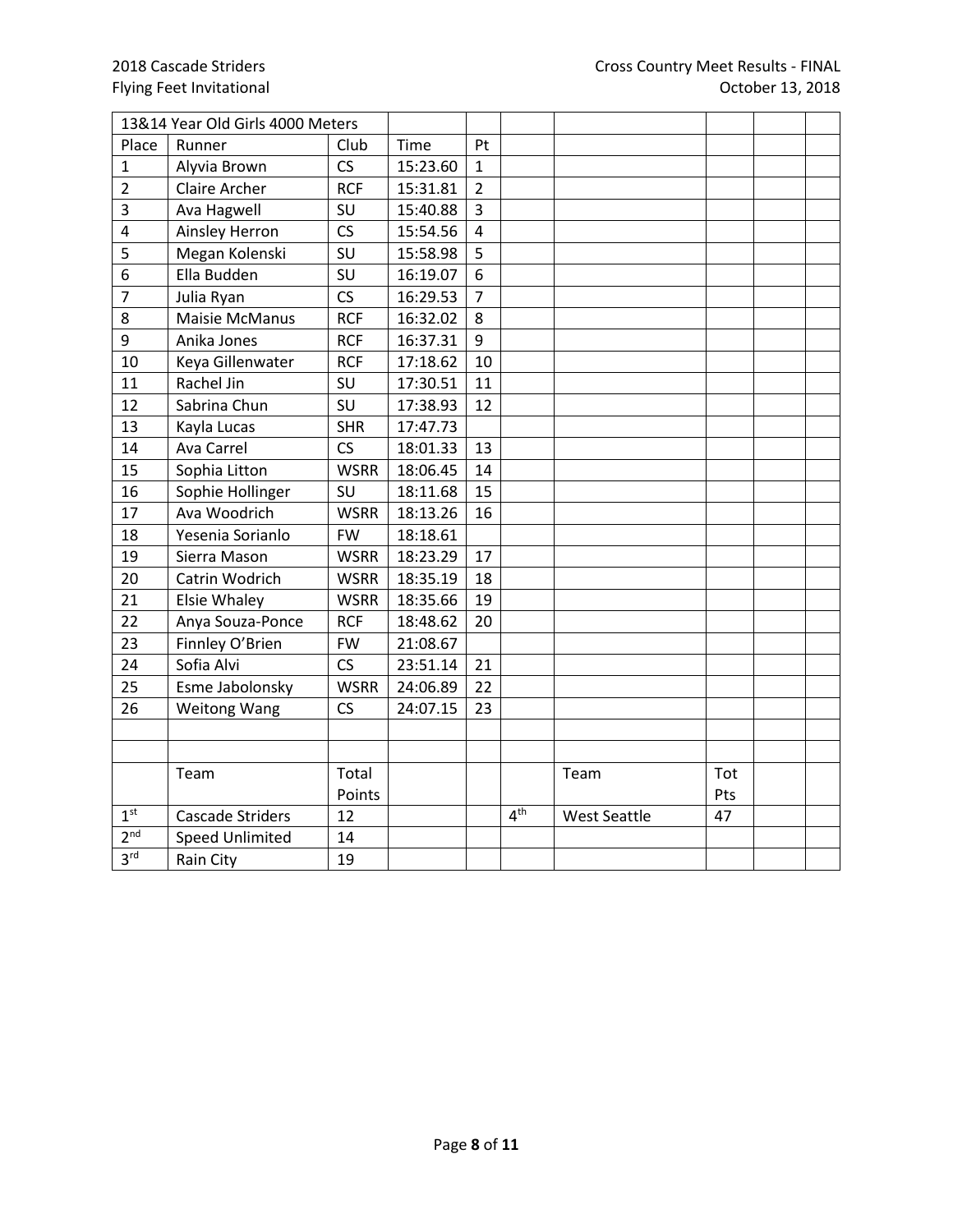|                 | 13&14 Year Old Boys 4000 Meters |                |          |                  |                 |                     |    |  |
|-----------------|---------------------------------|----------------|----------|------------------|-----------------|---------------------|----|--|
| Place           | Runner                          | Club           | Time     | Pt               |                 |                     |    |  |
| $\mathbf{1}$    | Will Schneider                  | <b>RCF</b>     | 13:50.14 | $\mathbf{1}$     |                 |                     |    |  |
| $\overline{2}$  | Adrean Tafolla                  | SU             | 13:51.50 |                  |                 |                     |    |  |
| 3               | Jenichi Gordon                  | KF             | 14:11.17 |                  |                 |                     |    |  |
| 4               | Carter Joy                      | <b>RCF</b>     | 14:34.65 | $\overline{2}$   |                 |                     |    |  |
| 5               | Jakob Broadbent                 | SNO            | 14:46.32 | $\mathbf{3}$     |                 |                     |    |  |
| 6               | <b>Braden Wallace</b>           | UA             | 14:58.62 |                  |                 |                     |    |  |
| $\overline{7}$  | <b>Brennen Rickey</b>           | SU             | 15:02.12 |                  |                 |                     |    |  |
| 8               | Camden Jaureguy                 | <b>RCF</b>     | 15:13.43 | 4                |                 |                     |    |  |
| 9               | Andres Dunne-                   | <b>RCF</b>     | 15:34.58 | 5                |                 |                     |    |  |
|                 | Loper                           |                |          |                  |                 |                     |    |  |
| 10              | Jakson Currit                   | <b>RCF</b>     | 15:47.25 | $\boldsymbol{6}$ |                 |                     |    |  |
| 11              | Ammon Wagner                    | SNO            | 15:57.19 | $\overline{7}$   |                 |                     |    |  |
| 12              | Leo Clarke                      | <b>RCF</b>     | 16:04.60 | 8                |                 |                     |    |  |
| 13              | Melkamu Englert                 | <b>FW</b>      | 16:11.31 | 9                |                 |                     |    |  |
| 14              | Zohar Rafalovich                | CS             | 16:13.38 |                  |                 |                     |    |  |
| 15              | Seth Hicks                      | SNO            | 16;13.91 | 10               |                 |                     |    |  |
| 16              | Cole Ericksson                  | KF             | 16:18.87 |                  |                 |                     |    |  |
| 17              | Niko Manolides                  | <b>FW</b>      | 16:48.38 | 11               |                 |                     |    |  |
| 18              | <b>Carter Mitchell</b>          | <b>FW</b>      | 17:01.34 | 12               |                 |                     |    |  |
| 19              | <b>Elliott Burdett</b>          | <b>WSRR</b>    | 17:45.79 | 13               |                 |                     |    |  |
| 20              | Joseph Lee                      | <b>WSRR</b>    | 17:57.92 | 14               |                 |                     |    |  |
| 21              | Nathan Reece                    | <b>RB</b>      | 18:00.80 |                  |                 |                     |    |  |
| 22              | Cole Bauersfeld                 | <b>WSRR</b>    | 18:07.93 | 15               |                 |                     |    |  |
| 23              | Miles Kelley                    | <b>WSRR</b>    | 18:10.28 | 16               |                 |                     |    |  |
| 24              | Ewan Kae                        | <b>WSRR</b>    | 19:19.26 | 17               |                 |                     |    |  |
| 25              | <b>Taylor Frederick</b>         | <b>WSRR</b>    | 19:31.20 | 18               |                 |                     |    |  |
| 26              | Owen Hill                       | <b>WSRR</b>    | 21:50.59 | 19               |                 |                     |    |  |
| 27              | Edan Jacobsen                   | CS             | 21:53.27 |                  |                 |                     |    |  |
| 28              |                                 |                |          |                  |                 |                     |    |  |
| 29              |                                 |                |          |                  |                 |                     |    |  |
| 30              |                                 |                |          |                  |                 |                     |    |  |
|                 | Team                            | Total          |          |                  |                 |                     |    |  |
|                 |                                 | Points         |          |                  |                 |                     |    |  |
| 1 <sup>st</sup> | Rain City                       | $\overline{7}$ |          |                  | 4 <sup>th</sup> | <b>West Seattle</b> | 42 |  |
| 2 <sup>nd</sup> | Snohomish TC                    | 20             |          |                  |                 |                     |    |  |
| 3 <sup>rd</sup> | Federal Way                     | 32             |          |                  |                 |                     |    |  |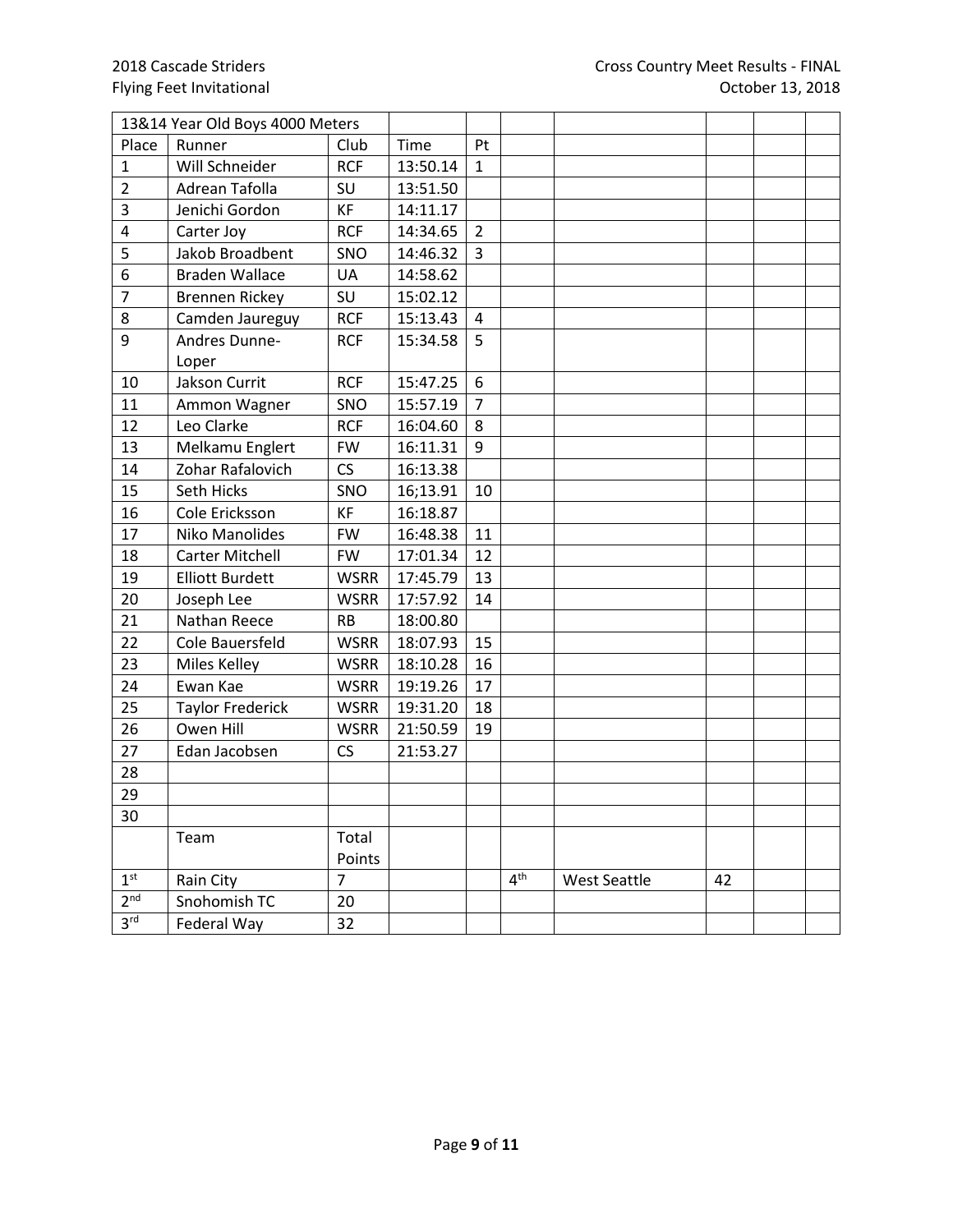|                 | 15-18 Year Old Ladies 4000 Meters |        |      |    |  |  |  |
|-----------------|-----------------------------------|--------|------|----|--|--|--|
| Place           | Runner                            | Club   | Time | Pt |  |  |  |
|                 |                                   |        |      |    |  |  |  |
|                 |                                   |        |      |    |  |  |  |
|                 |                                   |        |      |    |  |  |  |
|                 | Team                              | Total  |      |    |  |  |  |
|                 |                                   | Points |      |    |  |  |  |
| 1 <sup>st</sup> |                                   |        |      |    |  |  |  |
| 2 <sup>nd</sup> |                                   |        |      |    |  |  |  |
| 3 <sup>rd</sup> |                                   |        |      |    |  |  |  |

|                 | 15-18 Year Old Men 4000 Meters |            |          |    |  |  |  |
|-----------------|--------------------------------|------------|----------|----|--|--|--|
| Place           | Runner                         | Club       | Time     | Pt |  |  |  |
| 1               | Logan Burk                     | KF         | 13:43.00 |    |  |  |  |
| $\overline{2}$  | Narendra                       | CS         | 16:07.08 |    |  |  |  |
|                 | Manogaran                      |            |          |    |  |  |  |
| 3               | Jonathan Mio                   | <b>CS</b>  | 16:30.09 |    |  |  |  |
| 4               | Noah Dooley                    | <b>FW</b>  | 16:44.75 |    |  |  |  |
| 5               | Usman Mozzam                   | CS         | 17:28.23 |    |  |  |  |
| 6               | Jimme He                       | <b>RCF</b> | 22:01.89 |    |  |  |  |
| 7               |                                |            |          |    |  |  |  |
| 8               |                                |            |          |    |  |  |  |
| 9               |                                |            |          |    |  |  |  |
|                 |                                |            |          |    |  |  |  |
|                 | Team                           | Total      |          |    |  |  |  |
|                 |                                | Points     |          |    |  |  |  |
| 1 <sup>st</sup> |                                |            |          |    |  |  |  |
| 2 <sup>nd</sup> |                                |            |          |    |  |  |  |
| 3 <sup>rd</sup> |                                |            |          |    |  |  |  |